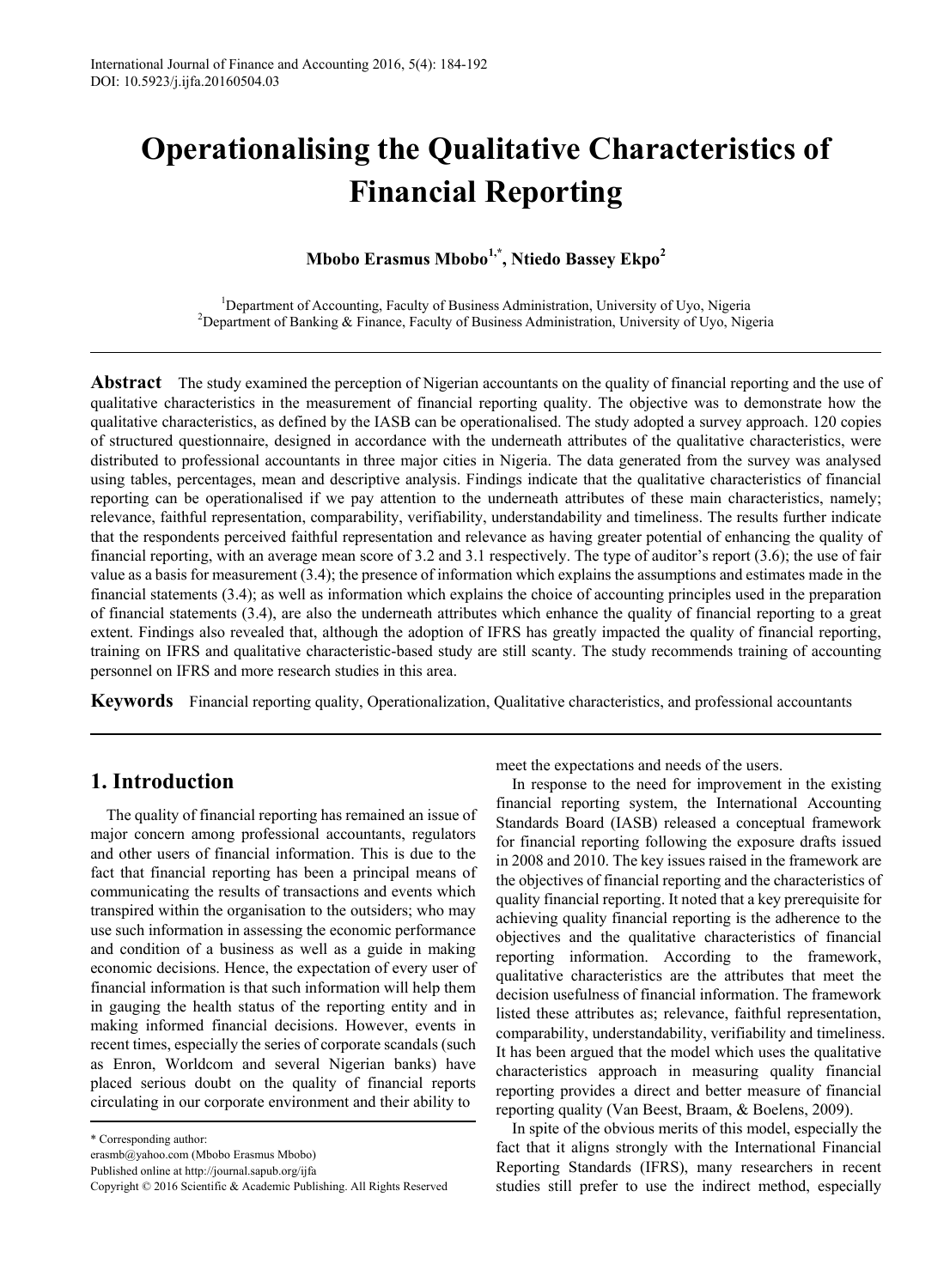discretionally accrual (earnings management) as a proxy for financial reporting quality. This, perhaps, is due to the difficulty in operationalising the qualitative characteristics (Van Beest et *al.*, 2009). Indeed, studies which attempt to operationalise the qualitative characteristics in financial reporting are very scanty in Nigeria. This paper therefore contributes towards filling this gap.

Prior studies (e.g. VanBeest, *et al.*, 2009; Tasios and Bekiaris, 2012) provide a model for operationalising the qualitative characteristics, based on the IASB conceptual framework. Van Beest, *et al.* (2009) make use of annual reports of companies listed on the US, the UK and Dutch stock market, for the period 2005 to 2007. Also, Tasios and Bekiaris (2012) evaluate the perception of Greece Auditors on the quality of financial reports, based on the qualitative characteristics of financial reporting information, as defined by IASB in its conceptual framework. The present study differs from these prior studies in several ways. In contrast to Van Beest et *al.* (2009), we adopt a survey research design. Our questionnaire was, however, patterned after their model. In addition, the current study examines the perception of professionals in the Nigerian context. The study contributes to the existing body of knowledge and literature in measuring the quality of financial reporting and ways of improving the quality of financial reporting in Nigeria. The result of this study will be beneficial to researchers in the area of corporate governance and quality financial reporting. The remainder of the paper is organized as follows: following this introductory section, section two presents a review of relevant literature of the concept of financial reporting and the various methods of measuring the quality of financial reporting. In section three the methodology of the study is presented; while data presentation and discussion of findings are in section four. Finally, we draw conclusion and discuss recommendation in section five.

# **2. Review of Related Literature**

#### **2.1. The Concept of Quality Financial Reporting**

The main objective of financial reporting is to provide information concerning economic entity, primarily financial in nature, useful for economic decision making (IASB, 2008; Van Beest *et al.*, 2009). Financial reporting provides information about the management's stewardship; the entity's assets, liabilities, equity, income and expenses (including gains and losses), contributions by and distributions to owners as well as cash flows (Van Beest, *et al.*, 2009). This information is usually in the form of annual financial statements such as the statement of financial position; the income statement or statement of comprehensive income; statement of cash flows and statement of changes in equity as well as notes to the accounts (IASB, 2008, 2010). To enhance reliability and confidence in the minds of the users, these reports are subjected to scrutiny by external auditors. However, the spate of financial scandals in recent times has casted serious doubt on the quality of audited financial reports circulating in our corporate environment.

Thus, the concept of quality financial reporting has commanded considerable research interest around the world. However, researchers, practitioners or regulators are in disagreement as to a clear definition of what constitutes 'quality financial reporting' (Pomeroy and Thomton, 2008; cited in Miettinen, 2008). SOX (2002), for instance, require audit committees and auditors to discuss the quality of the financial reporting methods of the company, and not just their acceptability. But the Act did not define what constitutes 'quality' in financial reporting. The IASB (2008) has however provided a working definition of quality financial reporting. The Board in its conceptual framework defines quality financial reporting as that which meets the objectives and the qualitative characteristics of financial reporting (IASB, 2008; Van Beest et *al.*, 2009).

#### **2.2. Methods of Measuring the Quality of Financial Reporting**

To assess the quality of financial reporting, various measurement models have been used in prior researches. Some of these include: (i) accrual models (Jones, 1991; Dechow, Sloan & Sweeney, 1995); (ii) value relevance model (Choi, Collins & Johnson W.B. 1997; Barth, Beaver & Landsman, 2001; Nicholas & Wahlen, 2004); (iii) specific elements in annual reports (Beretta & Bozzolan, 2004; Hirst *et al.*, 2004); (iv) qualitative characteristics model (Jones and Blanchet, 2000; Schipper & Vincent, 2003; Barth, Landsman & Lang, 2008; Van der Meulen, Gaeremynck, & Willekens, 2007; Van Beest, et al, 2009).

**Accrual Model:** This model uses the level of earnings management as a proxy for the quality of financial reporting. It measures the extent of earnings management under existing rules and legislation. The model assumes that managers use discretionary accruals, i.e. accruals over which the manager can exert some control, to manage earnings (Healy & Wahlen, 1999; Dechow *et al.*, 1995). This model is based on the assumption that a company's earning is believed to be the most important item in the financial statements. Hence, most analysts tend to use this when analyzing a company's performance and prospective potential. Earnings management is assumed to negatively influence the quality of financial reporting by reducing its decision usefulness (Van Tendeloo & Vanstraelen, 2005). There are many approaches in detecting earnings management but the accrual-based models, especially the discretionary accrual, is the most popular approach (Chen, 2012).

Proponents of this model argued that the main advantages of using discretionary accruals to measure earnings management is that there is relative ease in data collection and measurement. In addition, when using regression models it is possible to examine the effect of company characteristics on the extent of earnings management (Healy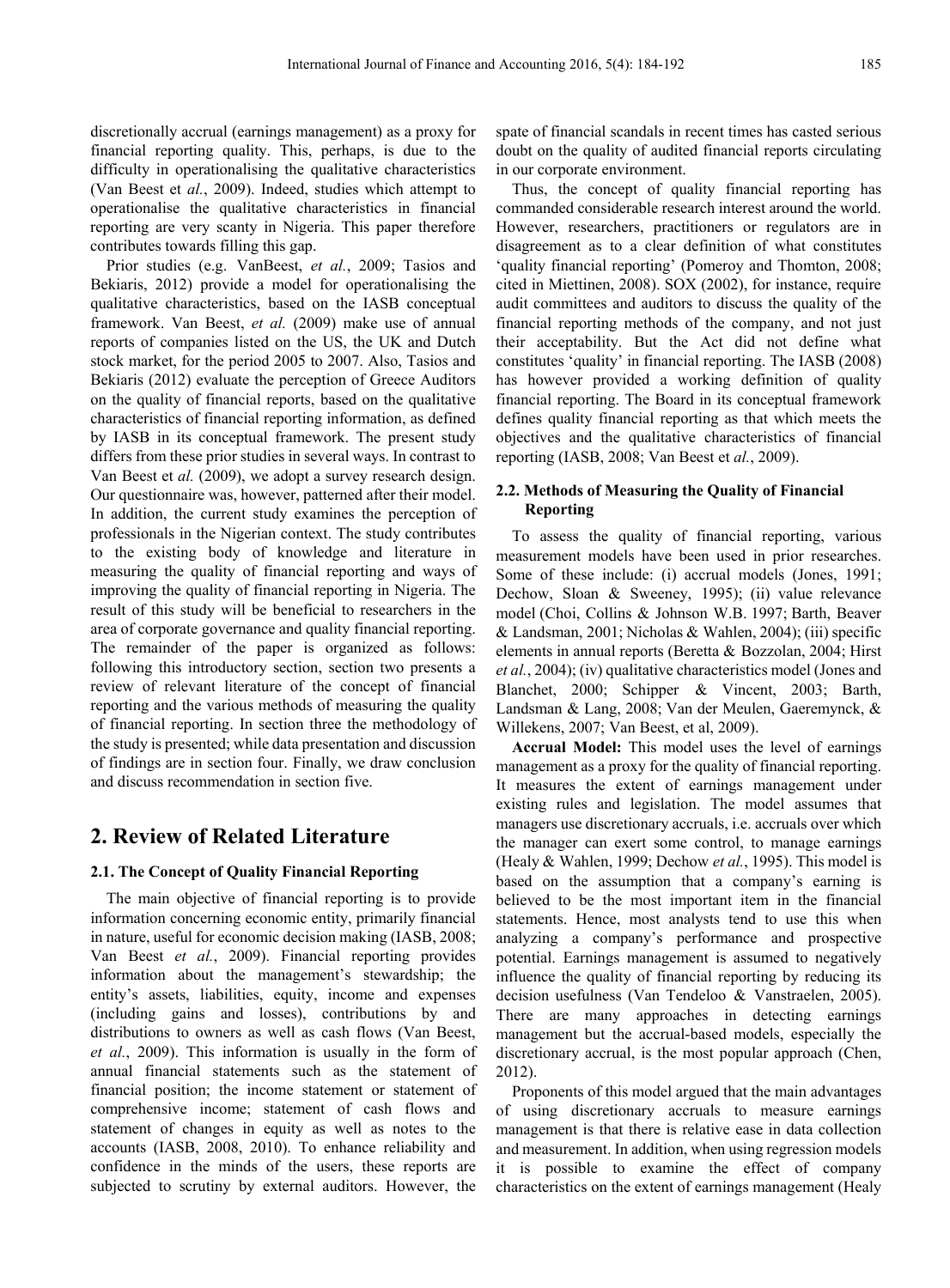& Wahlen 1999; Dechow *et al.* 1995). The main limitation of this model, however, is how to distinguish between discretionary and non-discretionary accruals (Healy & Wahlen, 1999). Also, the model only provides an indirect measure for financial reporting quality.

**Value Relevance Model**: This model examines the relationship between stock returns and earnings figures in order to measure the relevance and reliability of financial reporting information. The model measures the quality of financial reporting information by focusing on the association between accounting figures and stock-market reactions (Choi, Collins & Johnson, 1997; Barth, Beaver & Landsman, 2001; Nichols & Wahlen, 2004). Under this model, the stock price is assumed to represent the market value of the firm, while accounting figures represent firm value based on accounting procedures. When both concepts are strongly correlated, (i.e. changes in accounting information correspond to changes in market value of the firm), it is assumed that earnings information provides relevant and reliable information (Jonas, & Blanchet, 2000; Schipper & Vincent, 2003; Nichols & Wahlen, 2004).

According to Schipper & Vincent (2003), this method is used to examine earnings persistence, predictive ability, and variability, as elements of earnings quality. Although the model provides insight into the economic value of earnings figure, it does not distinguish between relevance and reliability. In other word, it does not explicitly show whether or not tradeoffs have been made when constructing accounting figures. Above all, it provides only an indirect measure of financial reporting quality.

**Specific Elements in the Financial Reports**: The third category of assessment tools is those which measure the quality of specific elements in annual financial reports as a benchmark for the overall financial reporting quality. This model evaluates specific elements in the financial reports in depth, usually through experiment. It thus examines the influence of presenting specific information in the annual report on the decisions made by the users of such information.

Although this model provides a direct measure of financial reporting quality, it has a partial focus, and does not provide a comprehensive overview of total financial reporting quality (Van Beest et *al.*, 2009).

**The Qualitative Characteristics Model**: This represents the most recent model for assessing the quality of financial reporting. The model examines the level of decision usefulness of financial reporting information by operationalising the qualitative characteristics of financial reports. Jonas and Blanchet (2000) pioneered the use of this model in assessing the quality of financial reporting. They develop questions that were germane to the separate qualitative characteristics of financial reporting as stipulated by the FASB (1980) and IASB (1989). The model was adopted by McDaniel, Martin & Maines (2002); Lee, Strong, Kahn, & Wang (2002) and Van Beest et *al.* (2009) in their related studies. However, while McDaniel *et al.* (2002) and Lee *et al.* (2002) operationalised the qualitative

characteristics based on FASB (1980) and IASB (1989), Van Beest et *al.* (2009) operationalisation was based on the IASB Exposure Draft (ED) of 2008. The major advantage of this model is that it provides a direct measure of financial reporting quality and covers all aspects of financial reports, including both financial and non-financial information.

#### **2.3. Operationalization of the Qualitative Characteristics**

The IASB (2008) defines quality financial reporting in terms of the fundamental and enhancing qualitative characteristics. Therefore, prior studies have operationalised the qualitative characteristics in line with this categorization. Relevance and faithful representation are categorized as the fundamental qualitative characteristics of financial reporting information. The enhancing qualitative characteristics on the other hand include understandability, comparability, verifiability and timeliness). The enhancing qualitative characteristics improve decision usefulness of financial reports when the fundamental qualitative characteristics have been established. They cannot determine financial reporting quality on their own (IASB, 2008).

## **Relevance**

IASB (2008) defines relevance as the capability of making a difference in the decisions made by users in their capacity as capital providers. Relevance is usually operationalized in terms of predictive and confirmatory value (McDaniel *et al.*, 2002; Van Beest *et al.* 2009). Predictive value generally refers to information on the firm's ability to generate future cash flows. According to IASB (2008) information about an economic phenomenon has predictive value if it has value as an input to predictive processes used by capital providers to form their own expectations about the future. Predictive value is considered as an important indicator of relevance in terms of decision usefulness. The basic measures of predictive value, according to Van Beest *et al.*, (2009) are: 1) the extent to which annual reports provide forward-looking statements; 2) whether the annual reports disclose information in terms of business opportunities and risks; and 3) whether the company uses fair value.

The forward-looking statement usually describes management's expectations for future years of the company. For capital providers and other users of the annual reports this information is relevant since management has access to private information to produce a forecast that is not available to other stakeholders (Bartov & Mohanram, 2004).

A relevant financial report should include both financial and non-financial information. Such information should be able to provide insight into business opportunities, risk as well as possible future scenario for the company (Jonas and Blanchet, 2000). Prior studies record that in comparison to historical cost, fair value presents a better predictive value of financial reporting information than historical cost (Barth *et al.*, 2001; McDaniel *et al.* 2002; Schipper & Vincent, 2003; Schipper, 2003; Hirst, Hopkins & Wahlen, 2004). Maines and Wahlen (2006) argue that fair value accounting provides more relevant information than historical cost because it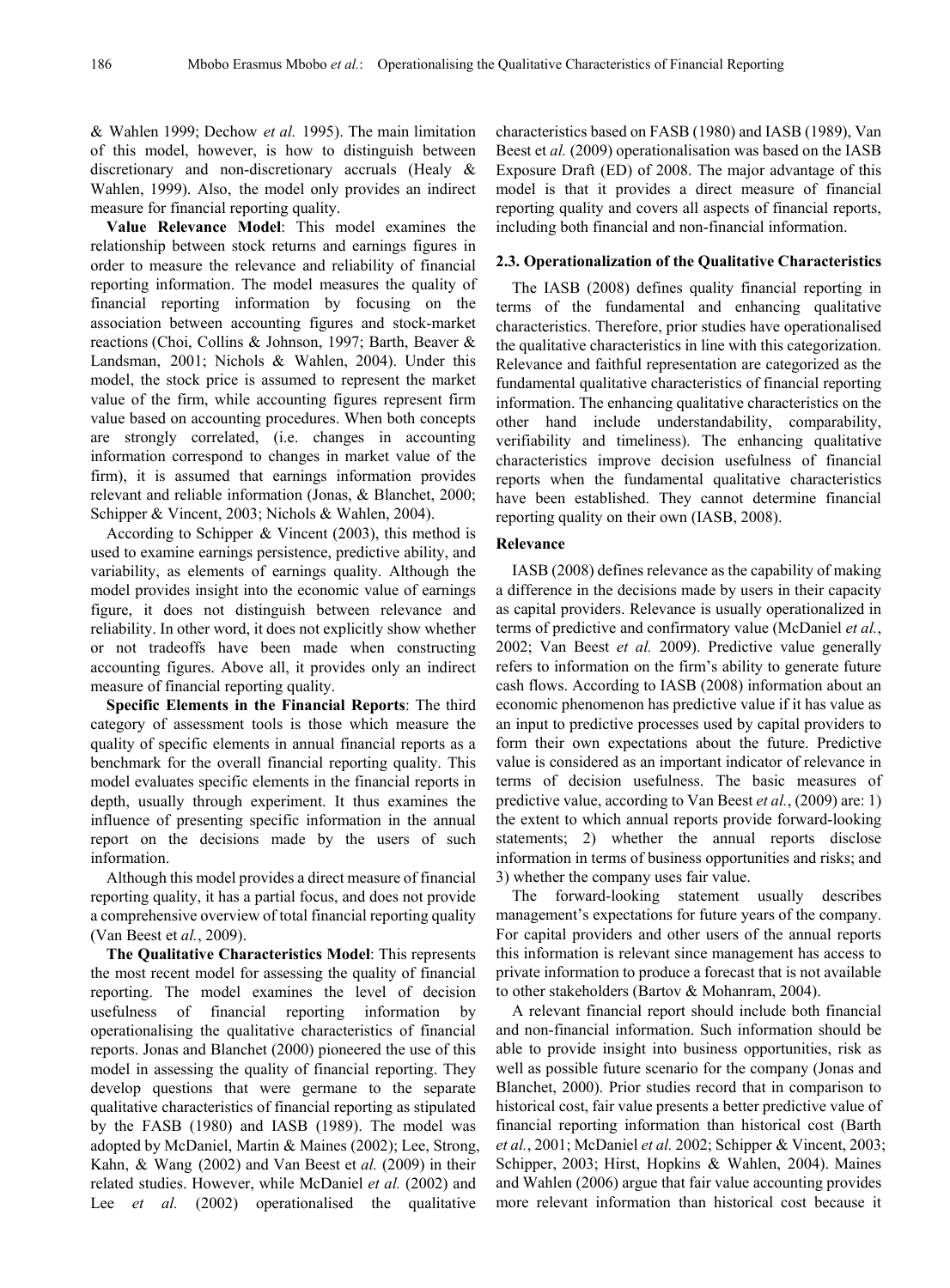represents the current value of assets, instead of the purchase price. In addition, fair value is the accounting measure espoused by both the IASB and the FASB; and both frameworks consider fair value as one of the most important methods to increase relevance (Barth *et al.*, 2001).

In addition to predictive value, confirmatory value contributes to the relevance of financial information. According to IASB (2008) information has confirmatory value if it confirms or changes past (or present) expectations based on previous evaluations. Jonas and Blanchet (2000) argue that if the information in the annual report provides feedback to the users of the annual report about previous transactions or events, this will help them to confirm or change their expectations. Information relating to the confirmatory value are usually contained in the 'management, discussion and analysis' section of the annual reports (Jonas & Blanchet, 2000).

#### **Faithful Representation**

Faithful representation is the second fundamental qualitative characteristic espoused in the IASB (2008) framework. According to IASB (2008), to faithfully represent economic phenomena which the information purports to represent, annual reports must be complete, neutral, and free from material error. IASB (2008), states that economic phenomena represented in the annual report are "economic resources and obligations and the transactions and other events and circumstances that change them. Faithful representation is usually measured in terms of neutrality, completeness, freedom from material error, and verifiability Jonas & Blanchet, 2000; Sloan, 2001; Rezaee, 2003; Gaeremynck & Willekens, 2003; Cohen *et al.*, 2008).

Botosan (2004) argues that it is difficult to measure faithful representation directly by only assessing the annual report, since information about the actual economic phenomenon is necessary to assure faithful representation. However, Maines and Wahlen (2006), maintain that estimates and assumptions that closely correspond to the underlying economic constructs and the standards pursued can enhance faithful representation.

The proxies commonly used to measure faithful representation include: 1) freedom from bias; 2) neutrality; 3) unqualified audit report; and 4) corporate governance statement (Van Beest et *al.* (2009). To be free from bias, financial reports should clearly explain assumptions and estimates made in the preparation of the financial statements, as well as the choice of accounting principles. A financial report is assumed to be neutral if it highlights both the positive and negative events in a balanced way (IASB, 2008; Van Beest et *al.*, 2009).

## **Understandability**

The first enhancing qualitative characteristic, as stated by IASB (2008) is understandability. According to IASB (2008), understandability will increase when information is classified, characterized, and presented clearly and concisely to enable users comprehend their meaning. Understandability is usually measured using five items

which include: 1) how well-organised the information in the annual reports is presented; 2) disclosure of information in notes to the account; 3) presentation of certain information in tables and graphs; and 4) whether the financial statements are devoid of technical jargons and 5) the inclusion of a glossary of unfamiliar terminologies.

## **Comparability**

A second enhancing qualitative characteristic is comparability. IASB (2008) defines comparability as the quality of information that enables users to identify similarities in and differences between two sets of economic phenomena. This suggests that similar situations should be presented likewise, while different situations should be presented differently. Comparability is often measured using six items, which together measure consistency in the use of the same accounting policies and procedures and comparability across companies within the industry. Specifically, these items are: 1) notes to changes in accounting policies explaining the implications of the change; 2) notes to revisions in accounting estimates and judgments explaining the implications of the revision; 3) the extent to which the company adjusts previous accounting period's figures, for the effect of the implementation of a change in accounting policy or revisions in accounting estimates; 4) the extent to which the company provides a comparison of the results of current accounting period with previous accounting periods; 5) the extent to which the information in the annual report is comparable to information provided by other organizations within the industry; and 6) the extent to which the company presents financial index numbers and ratios in the annual report (Van Beest *et al.*, 2009).

#### **Timeliness**

The last enhancing qualitative characteristic discussed in the IASB (2010) conceptual framework is timeliness. The framework defines timeliness as having information available to decision makers before it loses its capacity to influence decisions (IASB, 2010). In specific terms, timeliness relates to the decision usefulness of financial reports. It refers to the time it takes to reveal the information in annual reports. It is usually measured in terms of the number of days it takes for the auditor to sign the accounts after book-year end.

# **3. Methodology**

The study adopts a survey research approach. We made use of data from an earlier study on the 'perception of professional accountants on measuring the quality of financial reporting', in which a total of three hundred copies of questionnaire were distributed to professional accountants across the three geo-political zones of the country. The questionnaire was structured into two main sections and eight sub-sections. Section A provides the respondent's background information and includes gender, age, educational and professional qualifications, nature of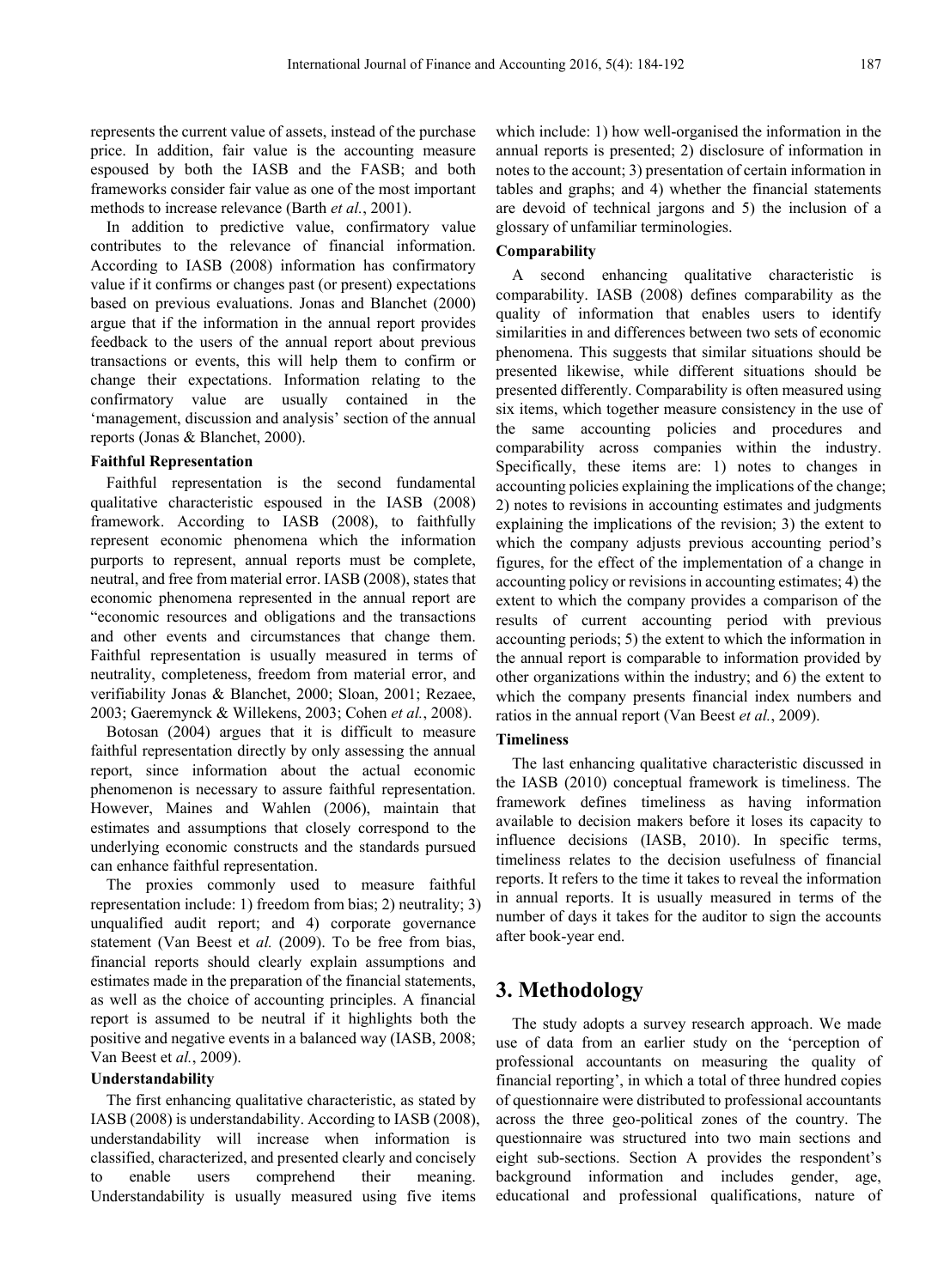employment, designation and work experience. Section B, the main section of the questionnaire, was aimed at gathering respondents' opinion regarding their perceptions on the measurement of the quality of financial reporting. The last sub-section of this section contains questions/statements on operationalising the quality of financial reporting. The responses from this section form the basis of this study. The questions/statements were designed in a four-point Likert scale format. The survey instrument was subjected to validity and reliability tests, which indicates a Cronbach alpha of 0.874, indicating the reliability of the instrument.

## **4. Data Analysis and Discussion of Findings**

## **Relevance:**

Table 1 shows that relevance, as a fundamental characteristic, was operationalised using five underneath characteristics, denoted as R1 to R5. The result shows that all the underneath attributes show a mean value that is higher than 2.5. However, the use of fair value accounting as a measurement basis (R3), has the highest mean of 3.4; followed by the presence of forward-looking information (R1). The mean average value of 3.06 in agreement with the findings of Tasios and Bekiaris (2012), whose study of the perception of Greek Auditors gave a mean average of 3.3 for relevance.

#### **Faithful Representation:**

The result in table 2 shows that all the underneath attributes show a mean value that is higher than 2.5, on a four point scale. However, the type of Auditors report (qualified or unqualified) (F4), has the highest mean of 3.6; followed by F1 and F2, with the mean value of 3.4 each. The mean average for faithful representation is 3.2. This value is higher than the findings of Tasios and Bekiaris (2012), whose study of the perception of Greek Auditors record a mean average of 2.91 for faithful representation.

|  |  |  |  |  | <b>Table 1.</b> Factors underneath the Qualitative Characteristics: Relevance |  |
|--|--|--|--|--|-------------------------------------------------------------------------------|--|
|--|--|--|--|--|-------------------------------------------------------------------------------|--|

|                | <b>Statement</b>                                                                                                                                                       | <b>Response</b>    | Percent | Mean   |
|----------------|------------------------------------------------------------------------------------------------------------------------------------------------------------------------|--------------------|---------|--------|
|                |                                                                                                                                                                        | Very little extent | 2.2     | 3.3261 |
| R1             | The extent to which the presence of forward-looking                                                                                                                    | Little extent      | 5.4     |        |
|                | information enhances the quality of financial reporting                                                                                                                | Large extent       | 50.0    |        |
|                |                                                                                                                                                                        | Very large extent  | 42.4    |        |
|                | The extent to which the inclusion of non-financial information.                                                                                                        | Very little extent | 5.4     | 2.8478 |
|                | in terms of business opportunities and risks, enhances the                                                                                                             | Little extent      | 21.7    |        |
| R <sub>2</sub> | quality                                                                                                                                                                | Large extent       | 55.4    |        |
|                | of financial reporting.                                                                                                                                                | Very large extent  | 17.4    |        |
|                | The extent to which the use of fair value accounting<br>measurement enhances the quality of financial reporting.                                                       | Very little extent | 1.1     | 3.3804 |
| R <sub>3</sub> |                                                                                                                                                                        | Little extent      | 2.2     |        |
|                |                                                                                                                                                                        | Large extent       | 54.3    |        |
|                |                                                                                                                                                                        | Very large extent  | 42.4    |        |
|                | The extent to which the presence of information in terms of<br>how various market events and significant transactions,<br>enhances the quality of financial reporting. | Very little extent | 1.1     | 2.9239 |
|                |                                                                                                                                                                        | Little extent      | 16.3    |        |
| R4             |                                                                                                                                                                        | Large extent       | 71.7    |        |
|                |                                                                                                                                                                        | Very large extent  | 10.9    |        |
|                |                                                                                                                                                                        | Very little extent | 1.1     | 2.8261 |
|                | The extent to which the inclusion of analysis section and the                                                                                                          | Little extent      | 26.1    |        |
| R <sub>5</sub> | provision of feedback information to users of financial<br>statements, enhance the quality of financial reporting.                                                     | Large extent       | 62.0    |        |
|                |                                                                                                                                                                        | Very large extent  | 10.9    |        |
|                | <b>Mean Average</b>                                                                                                                                                    |                    |         | 3.06   |

Source: Field survey (2015)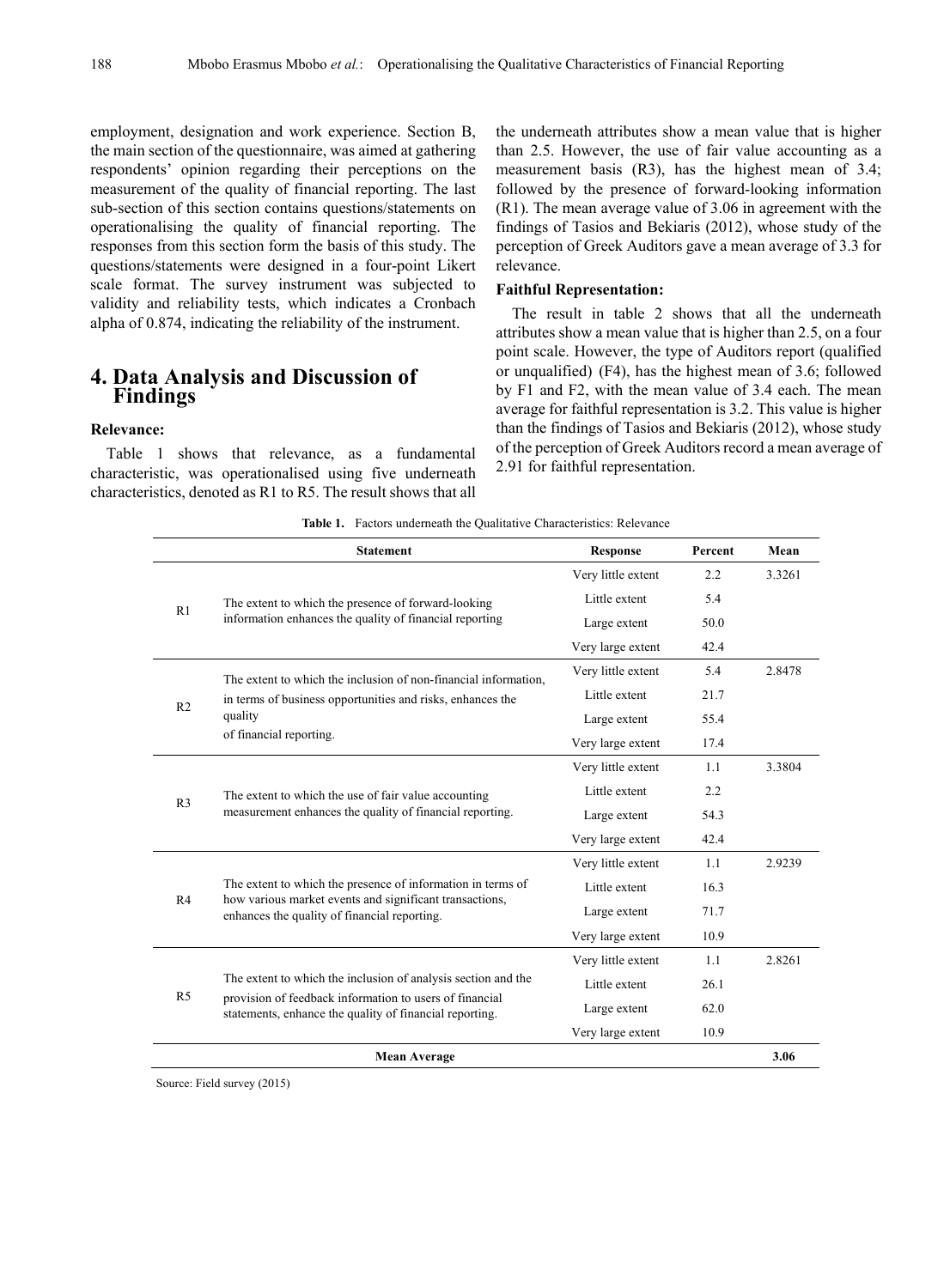## **Comparability:**

The result in Table 3 shows that all the underneath attributes record a mean value that is higher than 2.5, on a four point scale. However, the presence of information which explains the implications of the changes in accounting policies (C1) has the highest mean of 3.4 and the overall mean average of 3.0. This value is higher than the findings of Tasios and Bekiaris (2012), whose study of the perception of Greek Auditors record a mean average of 2.85 for Comparability.

#### **Understandability:**

The result in Table 4 indicates that all the underneath attributes record a mean value that is higher than 2.5, on a four point scale. However, the disclosure of information by way of notes to the accounts (U2) records the highest mean score of 3.4. This is followed by the clarity of financial statements, in terms of table of contents, headings, order of components and summary (U1) with a mean score of 3.4 the overall mean average for understandability is 3.0. This value is lower than Tasios and Bekiaris's (2012), whose study of the perception of Greek Auditors record a mean average of 3.14 for understandability.

## **Timeliness:**

Timeliness as an enhancing characteristic in the measurement of the quality of financial reporting was operationalised in terms of the extent to which early signing of Auditor's report after the book-year end enhances the quality of financial reporting. The result in Table 5 gives a mean score of 2.9. This represents the lowest mean score of all the qualitative characteristics operationalised in this study. This value is also lower than Tasios and Bekiaris's (2012) study of the perception of Greek Auditors which recorded a mean average of 3.29 for timeliness.

|  |  | <b>Table 2.</b> Factors underneath the Qualitative Characteristics: Faithful Representation |  |
|--|--|---------------------------------------------------------------------------------------------|--|
|--|--|---------------------------------------------------------------------------------------------|--|

|                | <b>Statement</b>                                                                                                                                                          | <b>Response</b>    | Percent | Mean   |
|----------------|---------------------------------------------------------------------------------------------------------------------------------------------------------------------------|--------------------|---------|--------|
|                |                                                                                                                                                                           | Very little extent | 2.2     | 3.3913 |
|                | The extent to which the presence of information which explains                                                                                                            | Little extent      | 3.3     |        |
| F1             | the assumptions and estimates made in the preparation of<br>financial statements enhances the quality of financial reporting.                                             | Large extent       | 47.8    |        |
|                |                                                                                                                                                                           | Very large extent  | 46.7    |        |
|                |                                                                                                                                                                           | Very little extent | 2.2     | 3.3587 |
| F2             | The extent to which the presence of information which explains                                                                                                            | Little extent      | 1.1     |        |
|                | the choice of accounting principles used in the preparation of<br>financial statements enhances the quality of financial reporting.                                       | Large extent       | 55.4    |        |
|                |                                                                                                                                                                           | Very large extent  | 41.3    |        |
|                | The extent to which the presence of information which<br>highlights<br>the positive and negative events in a balanced way enhances the<br>quality of financial reporting. | Very little extent | 2.2     | 2.9783 |
| F3             |                                                                                                                                                                           | Little extent      | 14.1    |        |
|                |                                                                                                                                                                           | Large extent       | 67.4    |        |
|                |                                                                                                                                                                           | Very large extent  | 16.3    |        |
|                | The extent to which the type of Auditors report (qualified or<br>unqualified) affect the quality of financial reporting.                                                  | Very little extent | 3.3     | 3.5652 |
| F4             |                                                                                                                                                                           | Little extent      | 4.3     |        |
|                |                                                                                                                                                                           | Large extent       | 25.0    |        |
|                |                                                                                                                                                                           | Very large extent  | 67.4    |        |
|                | The extent to which the presence of information on corporate<br>governance issues enhances the quality of financial reporting.                                            | Very little extent | 9.8     | 2.8913 |
| F <sub>5</sub> |                                                                                                                                                                           | Little extent      | 12.0    |        |
|                |                                                                                                                                                                           | Large extent       | 57.6    |        |
|                |                                                                                                                                                                           | Very large extent  | 20.7    |        |
|                | <b>Mean Average</b>                                                                                                                                                       |                    |         |        |

Source: Field survey (2015)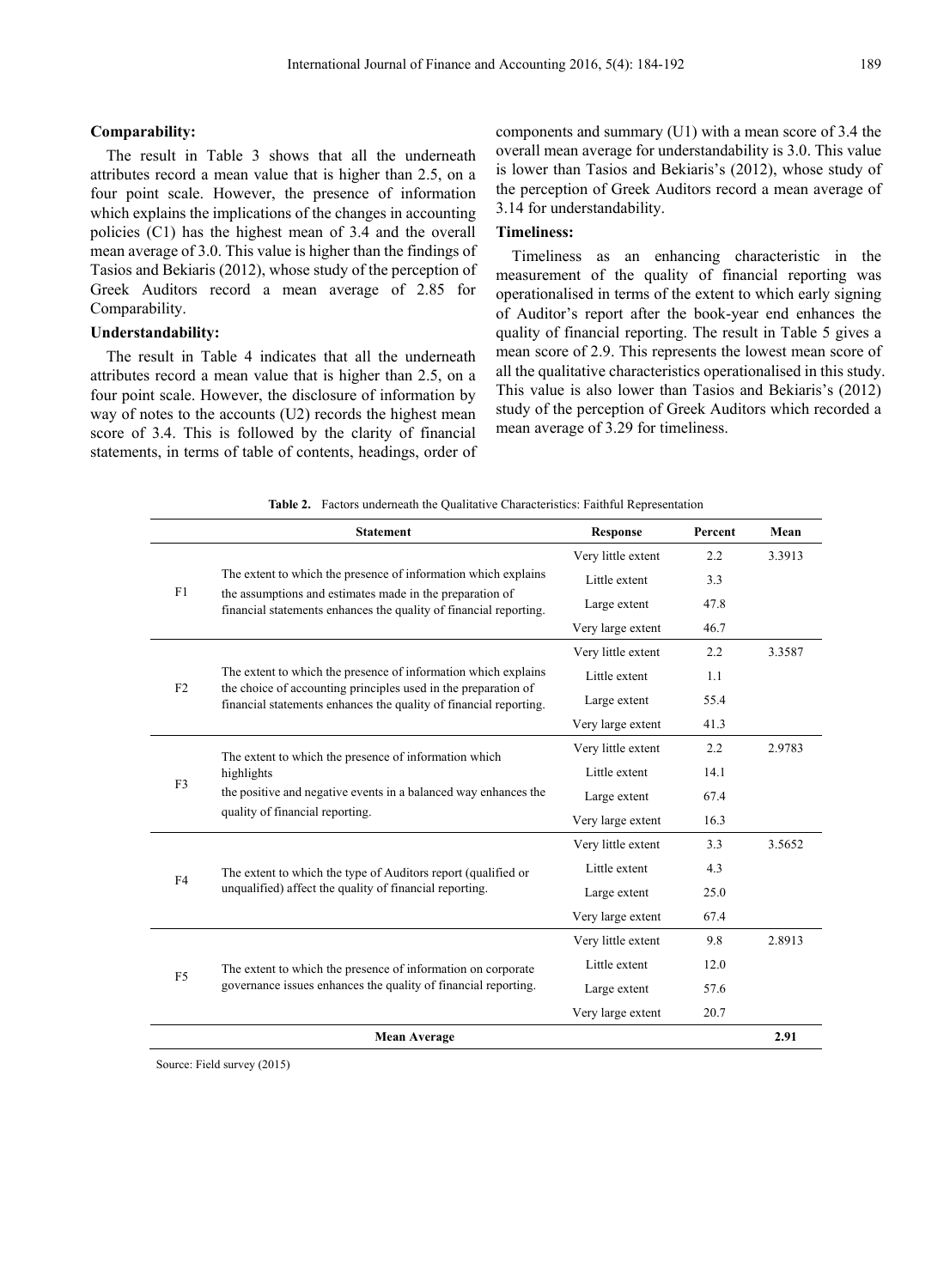|                | <b>Statement</b>                                                                                                                                                                                   | <b>Response</b>    | Percent | Mean   |
|----------------|----------------------------------------------------------------------------------------------------------------------------------------------------------------------------------------------------|--------------------|---------|--------|
|                | The extent to which the presence of information which explains                                                                                                                                     | Very little extent | 0.0     | 3.4022 |
|                | the implications of the changes in accounting policies enhances                                                                                                                                    | Little extent      | 2.2     |        |
| C1             | the quality                                                                                                                                                                                        | Large extent       | 53.3    |        |
|                | of financial reporting.                                                                                                                                                                            | Very large extent  | 44.6    |        |
|                |                                                                                                                                                                                                    | Very little extent | 2.2     | 3.1413 |
| C <sub>2</sub> | The extent to which the presence of information which explains                                                                                                                                     | Little extent      | 1.1     |        |
|                | the implications of the revision in accounting estimates and<br>judgement enhances the quality of financial reporting                                                                              | Large extent       | 77.2    |        |
|                |                                                                                                                                                                                                    | Very large extent  | 19.6    |        |
|                | The extent to which the adjustment of previous accounting<br>periods figures, for the effect of the implication of the change in<br>accounting policy enhances the quality of financial reporting. | Very little extent | 3.3     | 3.0435 |
|                |                                                                                                                                                                                                    | Little extent      | 4.3     |        |
| C <sub>3</sub> |                                                                                                                                                                                                    | Large extent       | 77.2    |        |
|                |                                                                                                                                                                                                    | Very large extent  | 15.2    |        |
|                |                                                                                                                                                                                                    | Very little extent | 2.2     | 3.1196 |
| C4             | The extent to which the presence of comparative figures (current                                                                                                                                   | Little extent      | 9.8     |        |
|                | accounting periods figures compared with the previous periods<br>results) enhances the quality of financial reporting.                                                                             | Large extent       | 62.0    |        |
|                |                                                                                                                                                                                                    | Very large extent  | 26.1    |        |
|                | The extent to which industry comparison enhances the quality of<br>financial reporting?                                                                                                            | Very little extent | 2.2     | 2.5978 |
| C <sub>5</sub> |                                                                                                                                                                                                    | Little extent      | 50.0    |        |
|                |                                                                                                                                                                                                    | Large extent       | 33.7    |        |
|                |                                                                                                                                                                                                    | Very large extent  | 14.1    |        |
|                |                                                                                                                                                                                                    | Very little extent | 5.4     | 2.4674 |
|                | The extent to which the inclusion of financial index numbers<br>and                                                                                                                                | Little extent      | 59.8    |        |
| C6             | ratios enhances the quality of financial reporting?                                                                                                                                                | Large extent       | 17.4    |        |
|                |                                                                                                                                                                                                    | Very large extent  | 17.4    |        |
|                | <b>Mean Average</b>                                                                                                                                                                                |                    |         | 3.0    |

Source: Field survey (2015)

**Table 4.** Factors Underneath the Qualitative Characteristics: Understandability

|                | <b>Statement</b>                                                                                                                                                              | <b>Response</b>    | Percent | Mean   |
|----------------|-------------------------------------------------------------------------------------------------------------------------------------------------------------------------------|--------------------|---------|--------|
|                |                                                                                                                                                                               | Very little extent | 0.0     | 3.3478 |
|                | The extent to which the clarity of financial statements, in terms                                                                                                             | Little extent      | 1.1     |        |
| U1             | of table of contents, headings, order of components and<br>summary enhances the quality of financial reporting.                                                               | Large extent       | 62.0    |        |
|                |                                                                                                                                                                               | Very large extent  | 37.0    |        |
|                |                                                                                                                                                                               | Very little extent | 0.0     | 3.4022 |
|                | The extent to which the disclosure of information in notes to the                                                                                                             | Little extent      | 2.2     |        |
| U2             | financial statements enhances the quality of financial reporting.                                                                                                             | Large extent       | 53.3    |        |
|                |                                                                                                                                                                               | Very large extent  | 44.6    |        |
|                | The extent to which the use of graphs and tables in the financial<br>reports enhances the quality of financial reporting.                                                     | Very little extent | 5.4     | 2.8804 |
| U3             |                                                                                                                                                                               | Little extent      | 8.7     |        |
|                |                                                                                                                                                                               | Large extent       | 78.3    |        |
|                |                                                                                                                                                                               | Very large extent  | 7.6     |        |
|                | The extent to which the absence of jargons and technical<br>terminologies enhances the understandability of financial<br>reporting, and thus its financial reporting quality. | Very little extent | 5.4     | 2.8696 |
|                |                                                                                                                                                                               | Little extent      | 16.3    |        |
| U <sub>4</sub> |                                                                                                                                                                               | Large extent       | 64.1    |        |
|                |                                                                                                                                                                               | Very large extent  | 14.1    |        |
|                |                                                                                                                                                                               | Very little extent | 7.6     | 2.4783 |
|                | The extent to which the presence of detailed glossary of                                                                                                                      | Little extent      | 41.3    |        |
| U <sub>5</sub> | unfamiliar terms and abbreviations in the financial statements<br>enhances the quality of financial reporting.                                                                | Large extent       | 46.7    |        |
|                |                                                                                                                                                                               | Very large extent  | 4.3     |        |
|                | <b>Mean Average</b>                                                                                                                                                           |                    |         | 3.0    |

Source: Field survey (2015)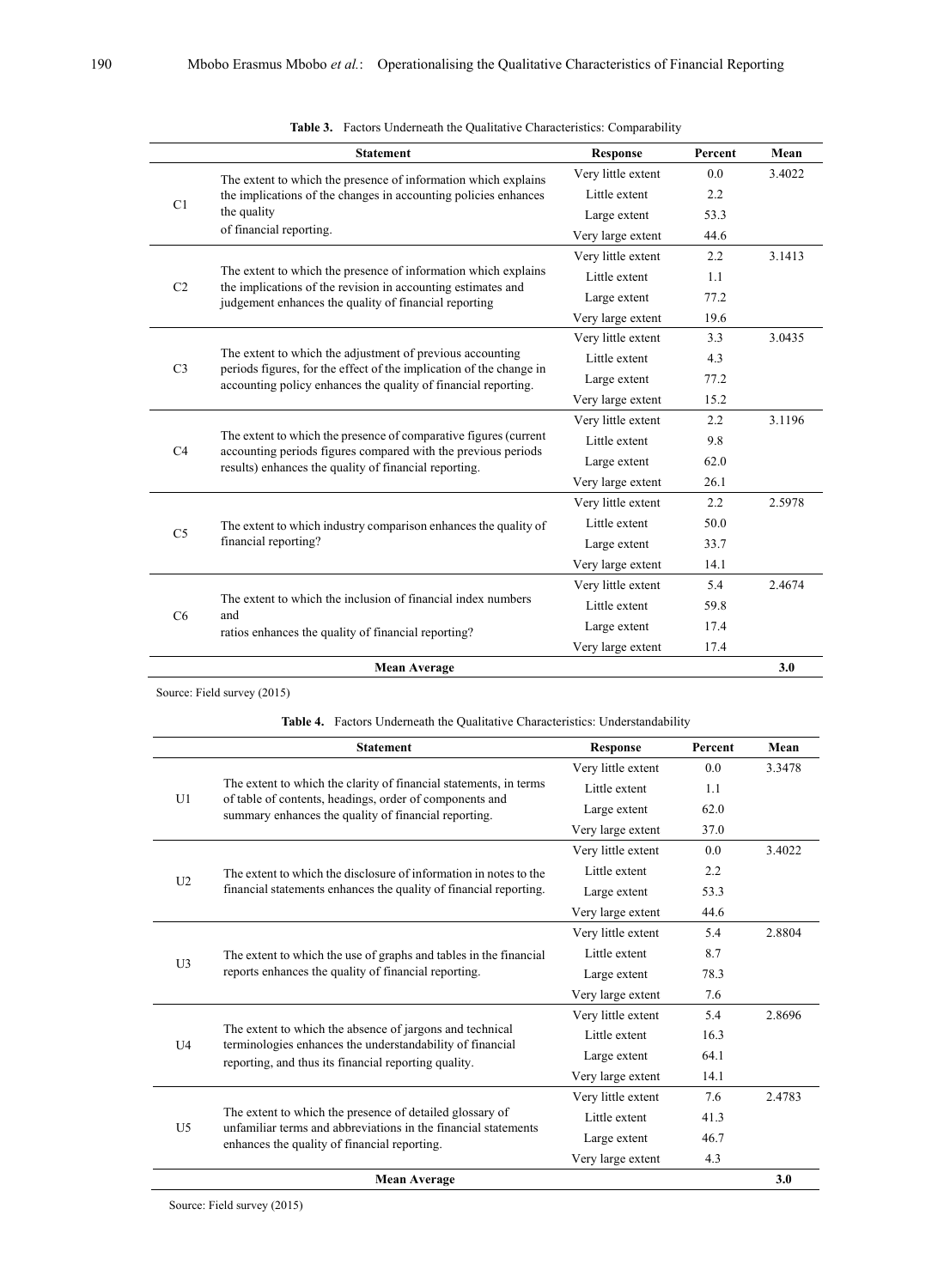|    | <b>Statement</b>                                                                                                                     | Response           | Percent | Mean   |
|----|--------------------------------------------------------------------------------------------------------------------------------------|--------------------|---------|--------|
| T1 | T1. The extent to which early signing of Auditor's report<br>after the book-year end enhances the quality of financial<br>reporting. | Very little extent | 4.3     | 2.8804 |
|    |                                                                                                                                      | Little extent      | 21.7    |        |
|    |                                                                                                                                      | Large extent       | 55.4    |        |
|    |                                                                                                                                      | Very large extent  | 18.5    |        |
|    | <b>Mean Average</b>                                                                                                                  |                    |         | 2.9    |

**Table 5.** Factors underneath the Qualitative Characteristics: Timeliness

Source: Field survey (2015)

# **5. Conclusions**

The main objective of this study was to demonstrate how the qualitative characteristics could be operationalised in the measurement of the quality of financial reporting. To achieve this objective a survey study was undertaken to evaluate the perception of professional accountants in Nigeria on the extent to which the underneath attributes of the various qualitative characteristics enhance the quality of financial reporting. These underneath attributes form the basis of operationalising the qualitative characteristics in financial reporting, as defined by the IASB in its conceptual framework.

Findings indicate that the qualitative characteristics of financial reporting can be operationalised if we pay attention to the underneath attributes of these main characteristics, namely; relevance, faithful representation, comparability, verifiability, understandability and timeliness. The results of the analysis indicate that the respondents perceive faithful representation as having the potentials of enhancing the quality of financial reporting, with an average mean score of 3.2; followed by relevance with average mean score of 3.1. With regards to the underneath attributes, the type of auditor's report (whether qualified or unqualified), records the highest mean of 3.6, followed by the use of fair value as a measurement basis in the financial report, with a mean score of 3.4. The presence of information which explains the assumptions and estimates made in the preparation of financial statements as well as information which explains the choice of accounting principles used in the preparation of financial statements also enhance the quality of financial reporting to a great extent. These two record a mean score of 3.4 each. The presence of information which explains the implications of the changes in accounting policies also records a high mean score of 3.4, implying that this attribute greatly enhances the comparability of financial report and by extension the quality of financial reporting. The non-quantitative attributes such as: notes to the accounts, clarity of the contents of financial statements, the use of graphs and tables and timeliness of financial reporting, all show significant influence in enhancing the quality of financial reporting.

# **REFERENCES**

- [1] Barth, M., Beaver, W. and Landsman, W. (2001). The Relevance of the Value Relevance Literature for Financial Accounting Standard Setting: Another View. Journal of Accounting and Economics, (31): 77-104.
- [2] Barth, M., Landsman, W. and Lang, M. (2008). International Accounting Standards and Accounting Quality. Journal of Accounting Research, 46(3): 467-498.
- [3] Bartov, E., Goldberg, S., and Kim, M. (2005). Comparative Value Relevance among German, U.S., and International Accounting Standards: A German Stock Market Perspective. Journal of Accounting, Auditing and Finance, 20(2): 95-119.
- [4] Botosan, C. (2004). Discussion of a Framework for the Analysis of Risk Communication. The International Journal of Accounting, (39): 289-295.
- [5] Chen, T. (2012). Analysis on Accrual-based Models in Detecting Earnings Management. Lingnan Journal of Banking, Finance and Economics, 2 (5): 1-11.
- [6] Choi B, Collins D.W., Johnson W.B. (1997). Valuation Implications of Reliability Differences: The Case of Non-Pension Post Retirements Obligations. The Accounting Review, (72): 351-383.
- [7] Dechow P., Sloan R.G. and Sweeney A.P. (1995). Detecting Earnings Management. The Accounting Review, (70): 193-225.
- [8] Dechow, P. and Dichev, I. (2002). The Quality of Accruals and Earnings: The Role of Accrual Estimation Errors. The Accounting Review, (77): 35-59.
- [9] DeFond, M.L. and Jiambalvo, J. (1991). Incidence and Circumstances of Accounting Errors. The Accounting Review, 66(3): 643-655.
- [10] Francis, J., LaFond, R., Olsson, P. and Schipper, K. (2004). Costs of Equity and Earnings Attributes', The Accounting Review, 79(4): 967-1010.
- [11] Gaeremynck, A. and Willekens, M. (2003). The endogenous relationship between audit Report Type and Business Termination: Evidence on Private Firms in a Non-Litigious Environment. Accounting and Business Research, 33(1): 65-79.
- [12] Healy, P. and Wahlen, J. (1999). A Review of Earnings Management Literature and its Implications for Standard Setting. Accounting Horizons, 13(4): 365- 383.